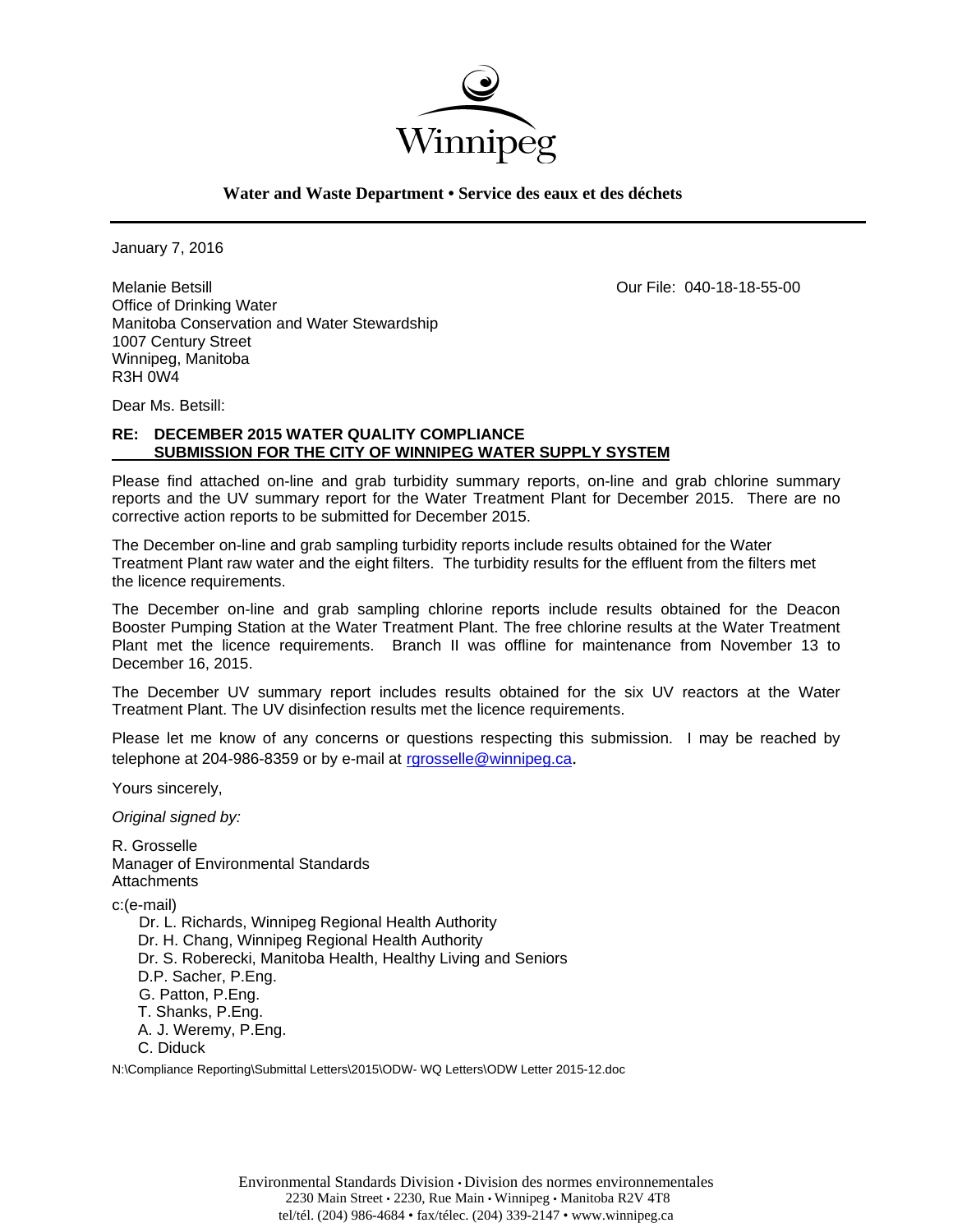

## **CITY OF WINNIPEG**

## WATER AND WASTE DEPARTMENTWATER SERVICES

|                                                     | WATER TREATMENT PLANT TURBIDITY ON-LINE MONITORING REPORT<br>December 2015 Turbidity (NTU)                                                 |                  |           |                                |           |                              |           |                                |      |                                |      |                                |      |                                |      |                                |      |                                |
|-----------------------------------------------------|--------------------------------------------------------------------------------------------------------------------------------------------|------------------|-----------|--------------------------------|-----------|------------------------------|-----------|--------------------------------|------|--------------------------------|------|--------------------------------|------|--------------------------------|------|--------------------------------|------|--------------------------------|
|                                                     |                                                                                                                                            | Filter #1<br>Raw |           |                                |           | Filter #2                    |           | Filter #3                      |      | Filter #4                      |      | Filter #5                      |      | Filter #6                      |      | Filter #7                      |      |                                |
|                                                     | Date                                                                                                                                       | Avg              | Avg       | Max                            | Avg       | Max                          | Avg       | Max                            | Avg  | Max                            | Avg  | Max                            | Avg  | Max                            | Avg  | Max                            | Avg  | Filter #8<br>Max               |
|                                                     | 1/12/2015                                                                                                                                  | 0.96             | OL        | OL                             | 0.11      | 0.21                         | 0.02      | 0.11                           | 0.09 | 0.19                           | 0.09 | 0.10                           | 0.07 | 0.12                           | 0.08 | 0.12                           | 0.03 | 0.08                           |
|                                                     | 2/12/2015                                                                                                                                  | 0.96             | <b>OL</b> | <b>OL</b>                      | 0.15      | 0.18                         | 0.02      | 0.04                           | 0.09 | 0.16                           | 0.08 | 0.14                           | 0.05 | 0.14                           | 0.07 | 0.14                           | 0.03 | 0.09                           |
|                                                     | 3/12/2015                                                                                                                                  | 0.96             | 0.03      | 0.14                           | 0.13      | 0.22                         | 0.04      | 0.12                           | 0.11 | 0.13                           | 0.08 | 0.15                           | 0.08 | 0.09                           | 0.05 | 0.18                           | 0.03 | 0.05                           |
|                                                     | 4/12/2015                                                                                                                                  | 0.97             | 0.07      | 0.11                           | 0.09      | 0.22                         | 0.04      | 0.14                           | 0.09 | 0.21                           | 0.07 | 0.11                           | 0.06 | 0.17                           | 0.10 | 0.14                           | 0.05 | 0.12                           |
|                                                     | 5/12/2015                                                                                                                                  | 0.98             | 0.07      | 0.17                           | 0.15      | 0.20                         | 0.04      | 0.10                           | 0.09 | 0.20                           | 0.09 | 0.18                           | 0.06 | 0.12                           | 0.07 | 0.20                           | 0.04 | 0.12                           |
|                                                     | 6/12/2015                                                                                                                                  | 0.95             | 0.07      | 0.16                           | 0.01      | 0.16                         | 0.04      | 0.15                           | 0.13 | 0.20                           | 0.09 | 0.15                           | 0.08 | 0.15                           | 0.08 | 0.15                           | 0.03 | 0.07                           |
|                                                     | 7/12/2015                                                                                                                                  | 0.93             | 0.05      | 0.13                           | OL        | <b>OL</b>                    | 0.03      | 0.11                           | 0.10 | 0.19                           | 0.08 | 0.14                           | 0.06 | 0.15                           | 0.08 | 0.10                           | 0.04 | 0.09                           |
|                                                     | 8/12/2015                                                                                                                                  | 0.92             | 0.07      | 0.12                           | <b>OL</b> | <b>OL</b>                    | 0.02      | 0.11                           | 0.09 | 0.18                           | 0.08 | 0.10                           | 0.06 | 0.13                           | 0.07 | 0.14                           | 0.03 | 0.08                           |
|                                                     | 9/12/2015                                                                                                                                  | 0.90             | 0.05      | 0.13                           | <b>OL</b> | OL                           | 0.02      | 0.06                           | 0.07 | 0.12                           | 0.08 | 0.14                           | 0.07 | 0.08                           | 0.07 | 0.15                           | 0.03 | 0.11                           |
|                                                     | 10/12/2015                                                                                                                                 | 0.86             | 0.03      | 0.05                           | 0.04      | 0.17                         | 0.01      | 0.07                           | 0.09 | 0.16                           | 0.05 | 0.13                           | 0.07 | 0.14                           | 0.07 | 0.10                           | 0.04 | 0.05                           |
|                                                     | 11/12/2015                                                                                                                                 | 0.83             | 0.05      | 0.10                           | 0.04      | 0.11                         | 0.00      | 0.02                           | 0.06 | 0.16                           | 0.08 | 0.10                           | 0.05 | 0.15                           | 0.08 | 0.16                           | 0.03 | 0.11                           |
|                                                     | 12/12/2015                                                                                                                                 | 0.82             | 0.05      | 0.12                           | 0.08      | 0.09                         | 0.03      | 0.08                           | 0.07 | 0.12                           | 0.06 | 0.13                           | 0.06 | 0.09                           | 0.05 | 0.14                           | 0.02 | 0.08                           |
|                                                     | 13/12/2015                                                                                                                                 | 0.79             | 0.08      | 0.20                           | 0.08      | 0.19                         | 0.02      | 0.17                           | 0.13 | 0.21                           | 0.09 | 0.17                           | 0.06 | 0.14                           | 0.08 | 0.10                           | 0.04 | 0.07                           |
|                                                     | 14/12/2015                                                                                                                                 | 0.75             | 0.10      | 0.21                           | 0.10      | 0.19                         | <b>OL</b> | <b>OL</b>                      | 0.10 | 0.21                           | 0.07 | 0.16                           | 0.07 | 0.16                           | 0.07 | 0.21                           | 0.03 | 0.12                           |
|                                                     | 15/12/2015                                                                                                                                 | 0.68             | 0.07      | 0.18                           | 0.11      | 0.16                         | OL        | OL                             | 0.08 | 0.18                           | 0.07 | 0.16                           | 0.06 | 0.10                           | 0.03 | 0.10                           | 0.02 | 0.08                           |
|                                                     | 16/12/2015                                                                                                                                 | 0.68             | 0.06      | 0.13                           | 0.10      | 0.17                         | <b>OL</b> | <b>OL</b>                      | 0.07 | 0.11                           | 0.04 | 0.11                           | 0.07 | 0.15                           | 0.02 | 0.08                           | 0.01 | 0.03                           |
|                                                     | 17/12/2015                                                                                                                                 | 0.66             | 0.05      | 0.08                           | 0.07      | 0.18                         | 0.03      | 0.16                           | 0.06 | 0.13                           | 0.03 | 0.05                           | 0.06 | 0.14                           | 0.02 | 0.04                           | 0.02 | 0.05                           |
|                                                     | 18/12/2015                                                                                                                                 | 0.63             | 0.01      | 0.12                           | 0.10      | 0.13                         | 0.05      | 0.08                           | 0.04 | 0.07                           | 0.04 | 0.10                           | 0.05 | 0.07                           | 0.02 | 0.10                           | 0.01 | 0.07                           |
|                                                     | 19/12/2015                                                                                                                                 | 0.67             | 0.04      | 0.06                           | 0.06      | 0.15                         | 0.03      | 0.10                           | 0.05 | 0.12                           | 0.02 | 0.07                           | 0.05 | 0.11                           | 0.00 | 0.01                           | 0.01 | 0.02                           |
|                                                     | 20/12/2015                                                                                                                                 | 0.64             | 0.05      | 0.11                           | 0.08      | 0.11                         | 0.03      | 0.12                           | 0.05 | 0.13                           | 0.04 | 0.09                           | 0.04 | 0.13                           | 0.02 | 0.06                           | 0.02 | 0.05                           |
|                                                     | 21/12/2015                                                                                                                                 | 0.62             | 0.04      | 0.11                           | 0.10      | 0.22                         | 0.09      | 0.16                           | 0.05 | 0.09                           | 0.04 | 0.10                           | 0.07 | 0.09                           | 0.02 | 0.10                           | 0.02 | 0.08                           |
|                                                     | 22/12/2015                                                                                                                                 | 0.60             | 0.08      | 0.15                           | 0.07      | 0.19                         | 0.06      | 0.18                           | 0.07 | 0.18                           | 0.03 | 0.07                           | 0.06 | 0.15                           | 0.02 | 0.04                           | 0.03 | 0.04                           |
|                                                     | 23/12/2015                                                                                                                                 | 0.59             | 0.05      | 0.15                           | 0.12      | 0.14                         | 0.07      | 0.10                           | 0.05 | 0.18                           | 0.06 | 0.11                           | 0.05 | 0.09                           | 0.03 | 0.11                           | 0.02 | 0.09                           |
|                                                     | 24/12/2015                                                                                                                                 | 0.58             | 0.06      | 0.09                           | 0.08      | 0.20                         | 0.07      | 0.20                           | 0.08 | 0.11                           | 0.04 | 0.12                           | 0.09 | 0.16                           | 0.02 | 0.11                           | 0.02 | 0.04                           |
|                                                     | 25/12/2015                                                                                                                                 | 0.57             | 0.06      | 0.15                           | 0.07      | 0.13                         | 0.05      | 0.19                           | 0.06 | 0.17                           | 0.05 | 0.07                           | 0.06 | 0.16                           | 0.03 | 0.06                           | 0.03 | 0.10                           |
|                                                     | 26/12/2015                                                                                                                                 | 0.56             | 0.04      | 0.14                           | 0.10      | 0.18                         | 0.07      | 0.11                           | 0.05 | 0.09                           | 0.04 | 0.12                           | 0.07 | 0.09                           | 0.02 | 0.11                           | 0.02 | 0.09                           |
|                                                     | 27/12/2015                                                                                                                                 | 0.55             | 0.05      | 0.06                           | 0.05      | 0.15                         | 0.04      | 0.14                           | 0.06 | 0.18                           | 0.02 | 0.08                           | 0.05 | 0.13                           | 0.01 | 0.02                           | 0.01 | 0.02                           |
|                                                     | 28/12/2015                                                                                                                                 | 0.55             | 0.04      | 0.11                           | 0.06      | 0.08                         | 0.03      | 0.07                           | 0.04 | 0.13                           | 0.04 | 0.05                           | 0.04 | 0.13                           | 0.02 | 0.08                           | 0.02 | 0.07                           |
|                                                     | 29/12/2015                                                                                                                                 | 0.55             | 0.04      | 0.10                           | 0.07      | 0.14                         | 0.06      | 0.15                           | 0.04 | 0.07                           | 0.02 | 0.08                           | 0.07 | 0.09                           | 0.01 | 0.07                           | 0.00 | 0.02                           |
|                                                     | 30/12/2015                                                                                                                                 | 0.57             | 0.05      | 0.07                           | 0.05      | 0.14                         | 0.04      | 0.15                           | 0.06 | 0.13                           | 0.02 | 0.08                           | 0.06 | 0.13                           | 0.01 | 0.02                           | 0.01 | 0.06                           |
|                                                     | 31/12/2015                                                                                                                                 | 0.57             | 0.03      | 0.10                           | 0.07      | 0.09                         | 0.03      | 0.06                           | 0.04 | 0.13                           | 0.04 | 0.08                           | 0.04 | 0.14                           | 0.02 | 0.08                           | 0.01 | 0.02                           |
| Compliance with Turbidity Standard, C = B/A X 100%: | Total Number of Measurements Taken, A:<br>Turbidity Standard for Monitoring Location (NTU):<br>Number of Measurements Meeting Standard, B: |                  |           | 13204<br>0.30<br>13204<br>100% |           | 9214<br>0.30<br>9214<br>100% |           | 12582<br>0.30<br>12582<br>100% |      | 11530<br>0.30<br>11530<br>100% |      | 15549<br>0.30<br>15549<br>100% |      | 15306<br>0.30<br>15306<br>100% |      | 13662<br>0.30<br>13662<br>100% |      | 14804<br>0.30<br>14804<br>100% |

OL: Offline

File Path: N:\Water Treatment Branch\Administration\Reports\Regulatory Submissions\Turbidity\2015\12-December

Submitted By (Print): D.Merredew **Discussed By A.M. Signature:** Original signed by D.Merredew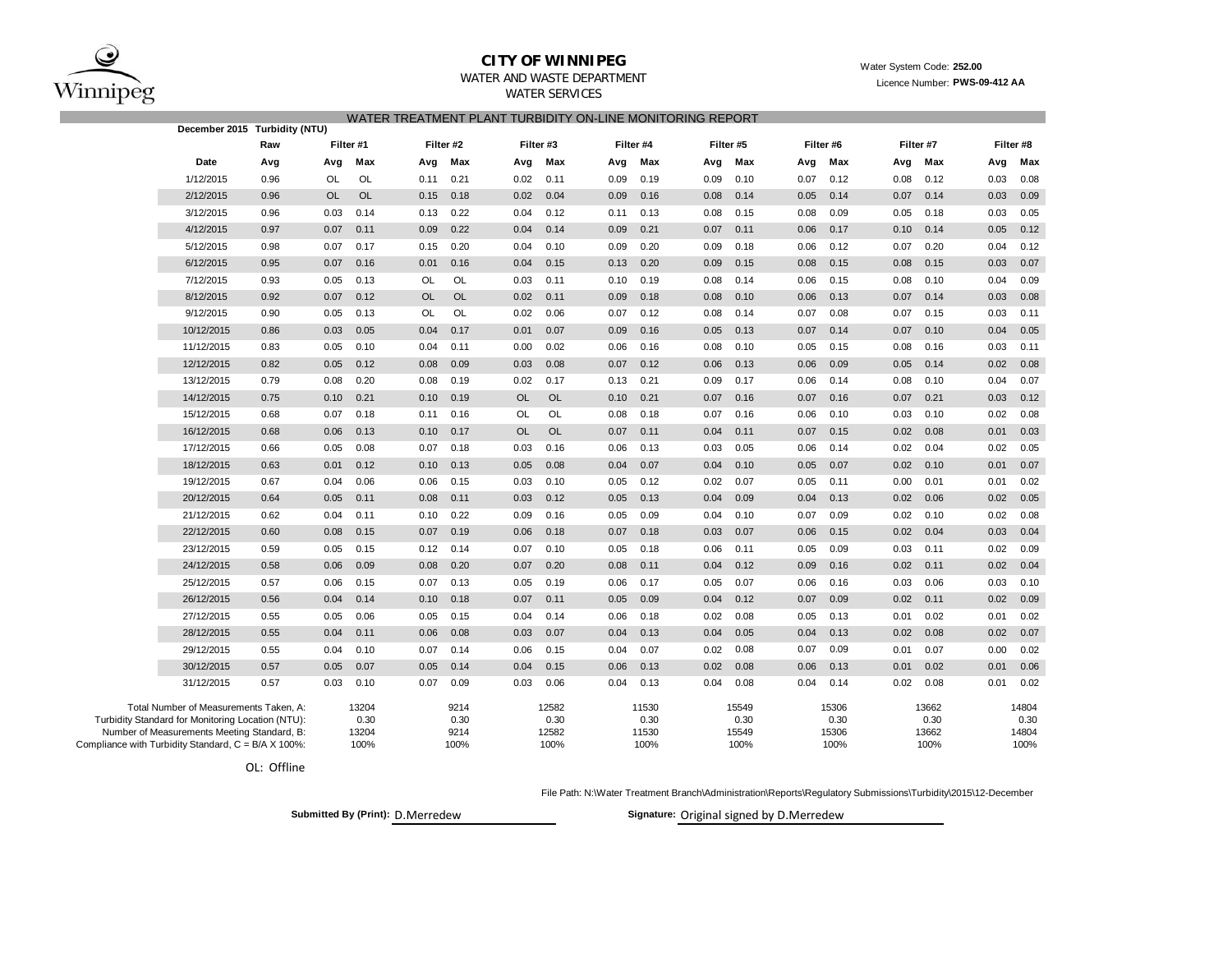

#### CITY OF WINNIPEG WATER AND WASTE DEPARTMENT ENVIRONMENTAL STANDARDS DIVISION

### **WATER TREATMENT PLANT TURBIDITY GRAB MONITORING REPORT**

| Water System Code: 252.00<br>Licence No. PWS-09-412 AA | <b>Turbidity (NTU)</b> |                  |           |           |           |                     |           |                     |           |           |           |           |                     |           |           |                     |           |                     |
|--------------------------------------------------------|------------------------|------------------|-----------|-----------|-----------|---------------------|-----------|---------------------|-----------|-----------|-----------|-----------|---------------------|-----------|-----------|---------------------|-----------|---------------------|
| Date                                                   |                        | <b>Raw Water</b> |           | Filter 1  |           | Filter <sub>2</sub> |           | Filter <sub>3</sub> |           | Filter 4  |           | Filter 5  | Filter <sub>6</sub> |           |           | Filter <sub>7</sub> |           | Filter <sub>8</sub> |
|                                                        | Grab                   | Analyser         | Grab      | Analyser  | Grab      | Analyser            | Grab      | Analyser            | Grab      | Analyser  | Grab      | Analyser  | Grab                | Analyser  | Grab      | Analyser            | Grab      | Analyser            |
| 01-Dec-2015                                            | 0.93                   | 0.95             | <b>OL</b> | <b>OL</b> | 0.11      | 0.13                | 0.14      | < 0.02              | 0.19      | 0.12      | 0.11      | 0.07      | 0.15                | 0.08      | 0.11      | 0.07                | 0.10      | 0.05                |
| 02-Dec-2015                                            | 0.77                   | 0.96             | OL        | OL        | 0.14      | 0.15                | 0.15      | 0.02                | 0.12      | 0.08      | 0.09      | 0.07      | 0.09                | 0.04      | 0.12      | 0.08                | 0.13      | 0.06                |
| 03-Dec-2015                                            | 0.79                   | 0.94             | 0.17      | 0.09      | 0.18      | 0.19                | 0.18      | 0.04                | 0.14      | 0.09      | 0.20      | 0.13      | 0.12                | 0.06      | 0.09      | 0.06                | 0.09      | 0.04                |
| 04-Dec-2015                                            | 0.76                   | 0.93             | 0.16      | 0.07      | 0.14      | 0.13                | 0.17      | 0.03                | 0.20      | 0.17      | 0.12      | 0.08      | 0.19                | 0.11      | 0.15      | 0.09                | 0.15      | 0.07                |
| 05-Dec-2015                                            | <b>NS</b>              | <b>NS</b>        | 0.20      | 0.13      | <b>NS</b> | <b>NS</b>           | <b>NS</b> | <b>NS</b>           | <b>NS</b> | <b>NS</b> | <b>NS</b> | <b>NS</b> | <b>NS</b>           | <b>NS</b> | <b>NS</b> | <b>NS</b>           | <b>NS</b> | <b>NS</b>           |
| 06-Dec-2015                                            | <b>NS</b>              | <b>NS</b>        | <b>NS</b> | <b>NS</b> | 0.15      | 0.15                | <b>NS</b> | <b>NS</b>           | <b>NS</b> | <b>NS</b> | <b>NS</b> | <b>NS</b> | <b>NS</b>           | <b>NS</b> | <b>NS</b> | <b>NS</b>           | <b>NS</b> | <b>NS</b>           |
| 07-Dec-2015                                            | 0.82                   | 0.93             | 0.12      | 0.05      | <b>OL</b> | OL                  | 0.15      | 0.02                | 0.17      | 0.11      | 0.11      | 0.07      | 0.14                | 0.08      | 0.13      | 0.07                | 0.12      | 0.02                |
| 08-Dec-2015                                            | 1.24                   | 0.89             | 0.14      | 0.05      | OL        | OL                  | 0.13      | <0.02               | 0.12      | 0.07      | 0.15      | 0.07      | 0.10                | 0.05      | 0.12      | 0.08                | 0.11      | 0.05                |
| 09-Dec-2015                                            | 0.72                   | 0.86             | 0.19      | 0.10      | <b>OL</b> | <b>OL</b>           | 0.17      | 0.03                | 0.15      | 0.08      | 0.17      | 0.09      | 0.13                | 0.06      | 0.13      | 0.06                | 0.10      | 0.04                |
| 10-Dec-2015                                            | 0.80                   | 0.85             | 0.10      | 0.03      | 0.09      | 0.15                | 0.20      | 0.06                | 0.13      | 0.08      | 0.11      | 0.07      | 0.14                | 0.08      | 0.11      | 0.07                | 0.12      | 0.05                |
| 11-Dec-2015                                            | 0.80                   | 0.83             | 0.12      | 0.05      | 0.09      | 0.06                | 0.12      | < 0.02              | 0.19      | 0.12      | 0.10      | 0.07      | 0.11                | 0.06      | 0.13      | 0.09                | 0.15      | 0.07                |
| 12-Dec-2015                                            | <b>NS</b>              | <b>NS</b>        | <b>NS</b> | <b>NS</b> | 0.13      | 0.09                | <b>NS</b> | <b>NS</b>           | <b>NS</b> | <b>NS</b> | <b>NS</b> | <b>NS</b> | <b>NS</b>           | <b>NS</b> | <b>NS</b> | <b>NS</b>           | <b>NS</b> | <b>NS</b>           |
| 13-Dec-2015                                            | <b>NS</b>              | <b>NS</b>        | <b>NS</b> | <b>NS</b> | <b>NS</b> | <b>NS</b>           | 0.16      | 0.04                | <b>NS</b> | <b>NS</b> | <b>NS</b> | <b>NS</b> | <b>NS</b>           | <b>NS</b> | <b>NS</b> | <b>NS</b>           | <b>NS</b> | $_{\rm NS}$         |
| 14-Dec-2015                                            | 0.63                   | 0.76             | 0.18      | 0.09      | 0.18      | 0.10                | OL        | OL                  | 0.24      | 0.10      | 0.15      | 0.10      | 0.13                | 0.07      | 0.15      | 0.09                | 0.15      | 0.07                |
| 15-Dec-2015                                            | 0.87                   | 0.67             | 0.20      | 0.09      | 0.18      | 0.10                | OL        | OL                  | 0.19      | 0.05      | 0.13      | 0.05      | 0.13                | 0.06      | 0.16      | 0.04                | 0.11      | 0.02                |
| 16-Dec-2015                                            | 0.73                   | 0.67             | 0.16      | 0.05      | 0.21      | 0.12                | OL        | OL                  | 0.18      | 0.06      | 0.21      | 0.08      | 0.14                | 0.07      | 0.12      | < 0.02              | 0.14      | 0.03                |
| 17-Dec-2015                                            | 0.65                   | 0.65             | 0.14      | 0.04      | 0.13      | 0.10                | 0.22      | 0.10                | 0.21      | 0.08      | 0.11      | 0.03      | 0.19                | 0.09      | 0.13      | 0.02                | 0.12      | 0.04                |
| 18-Dec-2015                                            | 0.53                   | 0.63             | 0.11      | 0.04      | 0.16      | 0.11                | 0.18      | 0.07                | 0.16      | 0.05      | 0.13      | 0.05      | 0.12                | 0.05      | 0.17      | 0.05                | 0.18      | 0.07                |
| 19-Dec-2015                                            | <b>NS</b>              | <b>NS</b>        | <b>NS</b> | <b>NS</b> | <b>NS</b> | <b>NS</b>           | <b>NS</b> | <b>NS</b>           | <b>NS</b> | <b>NS</b> | <b>NS</b> | <b>NS</b> | <b>NS</b>           | <b>NS</b> | <b>NS</b> | <b>NS</b>           | <b>NS</b> | $_{\rm NS}$         |
| 20-Dec-2015                                            | <b>NS</b>              | <b>NS</b>        | <b>NS</b> | <b>NS</b> | <b>NS</b> | <b>NS</b>           | <b>NS</b> | <b>NS</b>           | <b>NS</b> | <b>NS</b> | <b>NS</b> | <b>NS</b> | <b>NS</b>           | <b>NS</b> | <b>NS</b> | <b>NS</b>           | <b>NS</b> | <b>NS</b>           |
| 21-Dec-2015                                            | 0.61                   | 0.60             | 0.16      | 0.05      | 0.21      | 0.13                | 0.23      | 0.08                | 0.14      | 0.03      | 0.17      | 0.06      | 0.14                | 0.06      | 0.16      | 0.05                | 0.12      | 0.03                |
| 22-Dec-2015                                            | 0.60                   | 0.59             | 0.17      | 0.06      | 0.14      | 0.10                | 0.28      | 0.13                | 0.19      | 0.07      | 0.11      | 0.03      | 0.22                | 0.10      | 0.13      | 0.02                | 0.12      | 0.04                |
| 23-Dec-2015                                            | 0.61                   | 0.58             | 0.25      | 0.10      | 0.19      | 0.12                | 0.22      | 0.08                | 0.17      | 0.05      | 0.16      | 0.04      | 0.14                | 0.07      | 0.18      | 0.05                | 0.18      | 0.07                |
| 24-Dec-2015                                            | 0.53                   | 0.58             | 0.16      | 0.06      | 0.24      | 0.17                | 0.26      | 0.11                | 0.19      | 0.07      | 0.19      | 0.09      | 0.16                | 0.08      | 0.13      | 0.02                | 0.12      | 0.04                |
| 25-Dec-2015                                            | <b>NS</b>              | <b>NS</b>        | <b>NS</b> | <b>NS</b> | <b>NS</b> | <b>NS</b>           | <b>NS</b> | <b>NS</b>           | <b>NS</b> | <b>NS</b> | <b>NS</b> | <b>NS</b> | <b>NS</b>           | <b>NS</b> | <b>NS</b> | <b>NS</b>           | <b>NS</b> | <b>NS</b>           |
| 26-Dec-2015                                            | <b>NS</b>              | <b>NS</b>        | <b>NS</b> | <b>NS</b> | <b>NS</b> | <b>NS</b>           | <b>NS</b> | <b>NS</b>           | <b>NS</b> | <b>NS</b> | <b>NS</b> | <b>NS</b> | <b>NS</b>           | <b>NS</b> | <b>NS</b> | <b>NS</b>           | <b>NS</b> | <b>NS</b>           |
| 27-Dec-2015                                            | <b>NS</b>              | <b>NS</b>        | <b>NS</b> | <b>NS</b> | <b>NS</b> | <b>NS</b>           | <b>NS</b> | <b>NS</b>           | <b>NS</b> | <b>NS</b> | <b>NS</b> | <b>NS</b> | <b>NS</b>           | <b>NS</b> | <b>NS</b> | <b>NS</b>           | <b>NS</b> | <b>NS</b>           |
| 28-Dec-2015                                            | <b>NS</b>              | <b>NS</b>        | <b>NS</b> | <b>NS</b> | <b>NS</b> | <b>NS</b>           | <b>NS</b> | <b>NS</b>           | <b>NS</b> | <b>NS</b> | <b>NS</b> | <b>NS</b> | <b>NS</b>           | <b>NS</b> | <b>NS</b> | <b>NS</b>           | <b>NS</b> | <b>NS</b>           |
| 29-Dec-2015                                            | 0.57                   | 0.55             | 0.15      | 0.03      | 0.16      | 0.09                | 0.18      | 0.06                | 0.13      | 0.02      | 0.11      | 0.03      | 0.13                | 0.05      | 0.17      | 0.04                | 0.10      | 0.02                |
| 30-Dec-2015                                            | 0.61                   | 0.55             | 0.15      | 0.04      | 0.12      | 0.07                | 0.24      | 0.10                | 0.17      | 0.05      | 0.10      | 0.02      | 0.14                | 0.07      | 0.11      | < 0.02              | 0.11      | 0.03                |
| 31-Dec-2015                                            | 0.57                   | 0.55             | 0.14      | 0.04      | 0.13      | 0.08                | 0.17      | 0.05                | 0.20      | 0.08      | 0.13      | 0.04      | 0.18                | 0.11      | 0.13      | 0.02                | 0.10      | 0.03                |
| Total number of measurements taken, A:                 |                        |                  | 20        |           | 20        |                     | 19        |                     | 21        |           | 21        |           | 21                  |           | 21        |                     | 21        |                     |
| Turbidity Standard for Monitoring Location (NTU):      |                        |                  | 0.30      |           | 0.30      |                     | 0.30      |                     | 0.30      |           | 0.30      |           | 0.30                |           | 0.30      |                     | 0.30      |                     |
| Number of measurements meeting standard, B:            |                        |                  | 20        |           | 20        |                     | 19        |                     | 21        |           | 21        |           | 21                  |           | 21        |                     | 21        |                     |
| Compliance with Turbidity Standard, C= B/A X 100%:     |                        |                  | 100%      |           | 100%      |                     | 100%      |                     | 100%      |           | 100%      |           | 100%                |           | 100%      |                     | 100%      |                     |

NS: No Sample NA: Not Analyzed OL: Off-Line

**Comments: Report Compiled By: H.Demchenko**

> **Approved in LIMS By: C.Diduck**

**7-Jan-16**

Printed From : N:\WQ Data\Routine Water Quality\2015\Turbidity.xls **Date Approved:** File: WQR3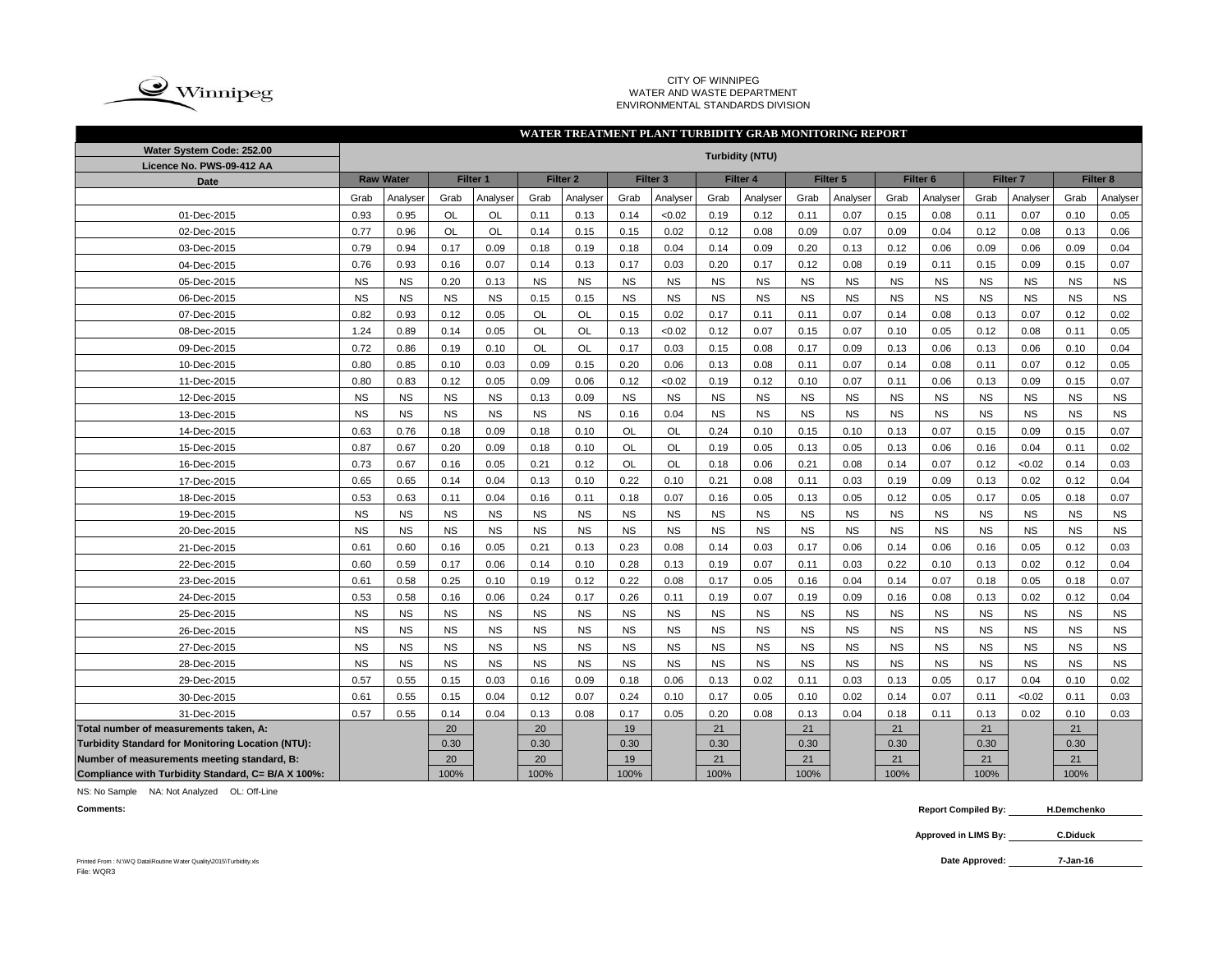

**City of Winnipeg**

Water and Waste Department Water Services

### WATER TREATMENT PLANT FREE CHLORINE ON-LINE MONITORING REPORT Deacon Booster Pumping Station

Report Created: **01 January 2016 Report Period:** December 2015 Water System Code: **252.00** Licence Number: **PWS-09-412 AA**

|            |         | <b>BRANCH1</b> | <b>BRANCH2</b> |         |  |  |  |  |  |
|------------|---------|----------------|----------------|---------|--|--|--|--|--|
|            |         | [mg/L]         |                | [mg/L]  |  |  |  |  |  |
| Date       | Average | Minimum        | Average        | Minimum |  |  |  |  |  |
| 01/12/2015 | 1.13    | 1.06           | OL             | OL      |  |  |  |  |  |
| 02/12/2015 | 1.06    | 1.01           | OL             | OL      |  |  |  |  |  |
| 03/12/2015 | 1.04    | 1.01           | OL             | OL      |  |  |  |  |  |
| 04/12/2015 | 1.04    | 0.97           | OL             | OL      |  |  |  |  |  |
| 05/12/2015 | 1.04    | 0.98           | OL             | OL      |  |  |  |  |  |
| 06/12/2015 | 1.01    | 0.94           | OL             | OL      |  |  |  |  |  |
| 07/12/2015 | 0.98    | 0.93           | OL             | OL      |  |  |  |  |  |
| 08/12/2015 | 0.97    | 0.92           | OL             | OL      |  |  |  |  |  |
| 09/12/2015 | 0.99    | 0.92           | OL             | OL      |  |  |  |  |  |
| 10/12/2015 | 1.07    | 1.02           | OL             | OL      |  |  |  |  |  |
| 11/12/2015 | 1.03    | 0.97           | OL             | OL      |  |  |  |  |  |
| 12/12/2015 | 0.97    | 0.89           | OL             | OL      |  |  |  |  |  |
| 13/12/2015 | 1.00    | 0.95           | OL             | OL      |  |  |  |  |  |
| 14/12/2015 | 0.99    | 0.96           | OL             | OL      |  |  |  |  |  |
| 15/12/2015 | 1.03    | 0.98           | OL             | OL      |  |  |  |  |  |
| 16/12/2015 | 0.99    | 0.90           | 1.00           | 0.90    |  |  |  |  |  |
| 17/12/2015 | 1.00    | 0.96           | 0.97           | 0.91    |  |  |  |  |  |
| 18/12/2015 | 1.01    | 0.88           | 1.00           | 0.91    |  |  |  |  |  |
| 19/12/2015 | 0.99    | 0.96           | 1.00           | 0.96    |  |  |  |  |  |
| 20/12/2015 | 0.95    | 0.90           | 0.97           | 0.90    |  |  |  |  |  |
| 21/12/2015 | 0.97    | 0.91           | 0.99           | 0.92    |  |  |  |  |  |
| 22/12/2015 | 0.94    | 0.90           | 0.96           | 0.91    |  |  |  |  |  |
| 23/12/2015 | 0.97    | 0.93           | 0.95           | 0.90    |  |  |  |  |  |
| 24/12/2015 | 1.06    | 0.96           | 0.96           | 0.93    |  |  |  |  |  |
| 25/12/2015 | 1.13    | 1.04           | 0.94           | 0.86    |  |  |  |  |  |
| 26/12/2015 | 1.19    | 1.12           | 0.98           | 0.92    |  |  |  |  |  |
| 27/12/2015 | 1.20    | 1.17           | 0.96           | 0.92    |  |  |  |  |  |
| 28/12/2015 | 1.10    | 1.02           | 0.90           | 0.86    |  |  |  |  |  |
| 29/12/2015 | 1.09    | 1.04           | 0.96           | 0.87    |  |  |  |  |  |
| 30/12/2015 | 1.12    | 1.08           | 1.07           | 0.96    |  |  |  |  |  |
| 31/12/2015 | 1.11    | 1.06           | 1.09           | 1.03    |  |  |  |  |  |
|            |         |                |                |         |  |  |  |  |  |

| Total Number of Measurements. A:            | 21599 | 10796 |
|---------------------------------------------|-------|-------|
| Minimum Free Chlorine Standard:             | 0.50  | 0.50  |
| Number of Measurements Meeting Standard, B: | 21599 | 10796 |
| COMPLIANCE, $C = B/A \times 100\%$ :        | 100   | 100   |

OL = Offline

File Path: N:\Water Treatment Branch\Administration\Reports\Regulatory Submissions\Chlorine\2015\12-December

Submitted By (Print): D.Merredew

Signature: Original signed by D.Merredew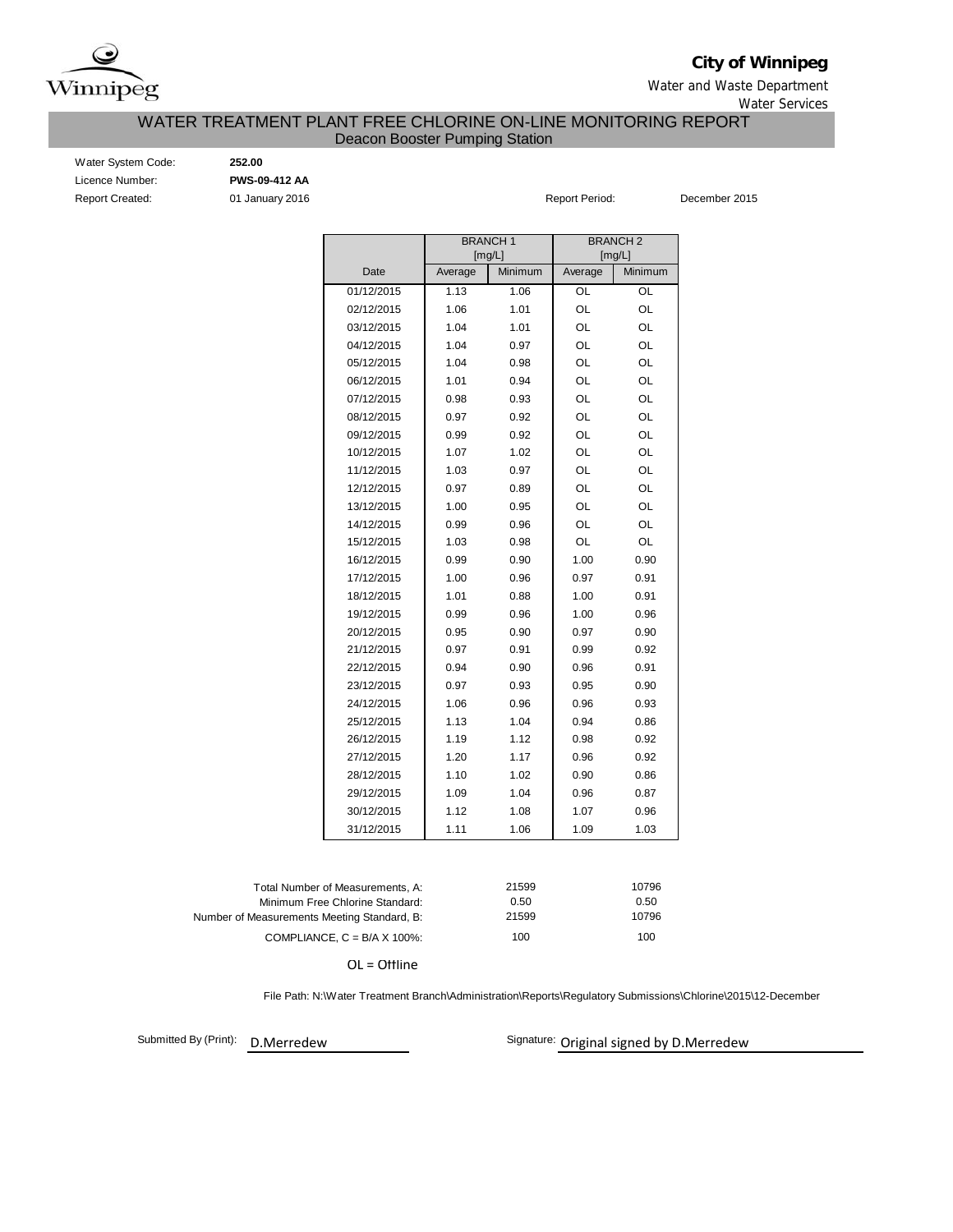| $\bullet$ Winnipeg |  |
|--------------------|--|
|                    |  |

#### CITY OF WINNIPEG WATER AND WASTE DEPARTMENT ENVIRONMENTAL STANDARDS DIVISION

| WATER TREATMENT PLANT CHLORINE GRAB MONITORING REPORT    |           |                                                |                                 |                                         |                      |                                 |  |  |  |  |  |  |  |  |
|----------------------------------------------------------|-----------|------------------------------------------------|---------------------------------|-----------------------------------------|----------------------|---------------------------------|--|--|--|--|--|--|--|--|
| Water System Code: 252.00                                |           | <b>Deacon Booster Pumping Station Branch 1</b> |                                 | Deacon Booster Pumping Station Branch 2 |                      |                                 |  |  |  |  |  |  |  |  |
| Licence No. PWS-09-412 AA                                |           |                                                |                                 |                                         |                      |                                 |  |  |  |  |  |  |  |  |
| <b>Date</b>                                              |           | Free Chlorine (mg/L)                           | <b>Total Chlorine</b><br>(mg/L) |                                         | Free Chlorine (mg/L) | <b>Total Chlorine</b><br>(mg/L) |  |  |  |  |  |  |  |  |
|                                                          | Analyser  | Grab                                           | Grab                            | Analyser                                | Grab                 | Grab                            |  |  |  |  |  |  |  |  |
| 01-Dec-2015                                              | 1.16      | 1.19                                           | 1.33                            | O/L                                     | O/L                  | O/L                             |  |  |  |  |  |  |  |  |
| 02-Dec-2015                                              | 1.05      | 1.11                                           | 1.24                            | O/L                                     | O/L                  | O/L                             |  |  |  |  |  |  |  |  |
| 03-Dec-2015                                              | 1.06      | 1.13                                           | 1.25                            | O/L                                     | O/L                  | O/L                             |  |  |  |  |  |  |  |  |
| 04-Dec-2015                                              | 1.03      | 1.09                                           | 1.27                            | O/L                                     | O/L                  | O/L                             |  |  |  |  |  |  |  |  |
| 05-Dec-2015                                              | <b>NS</b> | <b>NS</b>                                      | <b>NS</b>                       | O/L                                     | O/L                  | O/L                             |  |  |  |  |  |  |  |  |
| 06-Dec-2015                                              | <b>NS</b> | <b>NS</b>                                      | <b>NS</b>                       | O/L                                     | O/L                  | O/L                             |  |  |  |  |  |  |  |  |
| 07-Dec-2015                                              | 0.95      | 1.01                                           | 1.19                            | O/L                                     | O/L                  | O/L                             |  |  |  |  |  |  |  |  |
| 08-Dec-2015                                              | 0.98      | 1.03                                           | 1.22                            | O/L                                     | O/L                  | O/L                             |  |  |  |  |  |  |  |  |
| 09-Dec-2015                                              | 0.95      | 1.10                                           | 1.33                            | O/L                                     | O/L                  | O/L                             |  |  |  |  |  |  |  |  |
| 10-Dec-2015                                              | 1.09      | 1.16                                           | 1.31                            | O/L                                     | O/L                  | O/L                             |  |  |  |  |  |  |  |  |
| 11-Dec-2015                                              | 1.05      | 1.07                                           | 1.28                            | O/L                                     | O/L                  | O/L                             |  |  |  |  |  |  |  |  |
| 12-Dec-2015                                              | <b>NS</b> | <b>NS</b>                                      | ΝS                              | O/L                                     | O/L                  | O/L                             |  |  |  |  |  |  |  |  |
| 13-Dec-2015                                              | <b>NS</b> | <b>NS</b>                                      | <b>NS</b>                       | O/L                                     | O/L                  | O/L                             |  |  |  |  |  |  |  |  |
| 14-Dec-2015                                              | 1.00      | 1.01                                           | 1.22                            | O/L                                     | O/L                  | O/L                             |  |  |  |  |  |  |  |  |
| 15-Dec-2015                                              | 1.03      | 1.08                                           | 1.28                            | O/L                                     | O/L                  | O/L                             |  |  |  |  |  |  |  |  |
| 16-Dec-2015                                              | 0.99      | 1.06                                           | 1.22                            | 0.97                                    | 1.07                 | 1.26                            |  |  |  |  |  |  |  |  |
| 17-Dec-2015                                              | 1.03      | 1.11                                           | 1.27                            | 1.02                                    | 1.03                 | 1.24                            |  |  |  |  |  |  |  |  |
| 18-Dec-2015                                              | 1.01      | 1.06                                           | 1.21                            | 0.99                                    | 1.09                 | 1.22                            |  |  |  |  |  |  |  |  |
| 19-Dec-2015                                              | <b>NS</b> | <b>NS</b>                                      | <b>NS</b>                       | <b>NS</b>                               | <b>NS</b>            | <b>NS</b>                       |  |  |  |  |  |  |  |  |
| 20-Dec-2015                                              | <b>NS</b> | <b>NS</b>                                      | <b>NS</b>                       | <b>NS</b>                               | <b>NS</b>            | <b>NS</b>                       |  |  |  |  |  |  |  |  |
| 21-Dec-2015                                              | 1.00      | 1.04                                           | 1.19                            | 1.01                                    | 1.11                 | 1.24                            |  |  |  |  |  |  |  |  |
| 22-Dec-2015                                              | 0.95      | 1.00                                           | 1.15                            | 0.96                                    | 1.02                 | 1.18                            |  |  |  |  |  |  |  |  |
| 23-Dec-2015                                              | 0.96      | 1.03                                           | 1.20                            | 0.92                                    | 1.04                 | 1.19                            |  |  |  |  |  |  |  |  |
| 24-Dec-2015                                              | 1.03      | 1.02                                           | 1.19                            | 0.97                                    | 1.03                 | 1.19                            |  |  |  |  |  |  |  |  |
| 25-Dec-2015                                              | <b>NS</b> | <b>NS</b>                                      | <b>NS</b>                       | <b>NS</b>                               | <b>NS</b>            | <b>NS</b>                       |  |  |  |  |  |  |  |  |
| 26-Dec-2015                                              | <b>NS</b> | <b>NS</b>                                      | <b>NS</b>                       | <b>NS</b>                               | <b>NS</b>            | <b>NS</b>                       |  |  |  |  |  |  |  |  |
| 27-Dec-2015                                              | <b>NS</b> | <b>NS</b>                                      | <b>NS</b>                       | <b>NS</b>                               | <b>NS</b>            | <b>NS</b>                       |  |  |  |  |  |  |  |  |
| 28-Dec-2015                                              | <b>NS</b> | <b>NS</b>                                      | <b>NS</b>                       | <b>NS</b>                               | <b>NS</b>            | <b>NS</b>                       |  |  |  |  |  |  |  |  |
| 29-Dec-2015                                              | 1.11      | 1.18                                           | 1.30                            | 0.99                                    | 0.97                 | 1.15                            |  |  |  |  |  |  |  |  |
| 30-Dec-2015                                              | 1.11      | 1.16                                           | 1.34                            | 1.08                                    | 1.03                 | 1.27                            |  |  |  |  |  |  |  |  |
| 31-Dec-2015                                              | 1.10      | 1.12                                           | 1.35                            | 1.08                                    | 1.08                 | 1.30                            |  |  |  |  |  |  |  |  |
| Total number of measurements taken, A:                   |           | 21                                             |                                 |                                         | 10                   |                                 |  |  |  |  |  |  |  |  |
| <b>Chlorine Standard for Monitoring Location (mg/L):</b> |           | 0.50                                           |                                 |                                         | 0.50                 |                                 |  |  |  |  |  |  |  |  |
| Number of measurements meeting standard, B:              |           | 21                                             |                                 |                                         | 10                   |                                 |  |  |  |  |  |  |  |  |
| Compliance with Chlorine Standard, C= B/A X 100%:        |           | 100%                                           |                                 |                                         | 100%                 |                                 |  |  |  |  |  |  |  |  |

NS: No Sample NA: Not Analyzed OL: Off-Line

| <b>Comments:</b> | Report C<br>. Compiled Bv:<br>___ | Demchenko |
|------------------|-----------------------------------|-----------|
|                  |                                   |           |

**Approved in LIMS By: C.Diduck**

Date Approved: 7-Jan-16

**Printed From : N:\WQ Data\Routine Water Quality\2015\Chlorine.xls** File: WQR3